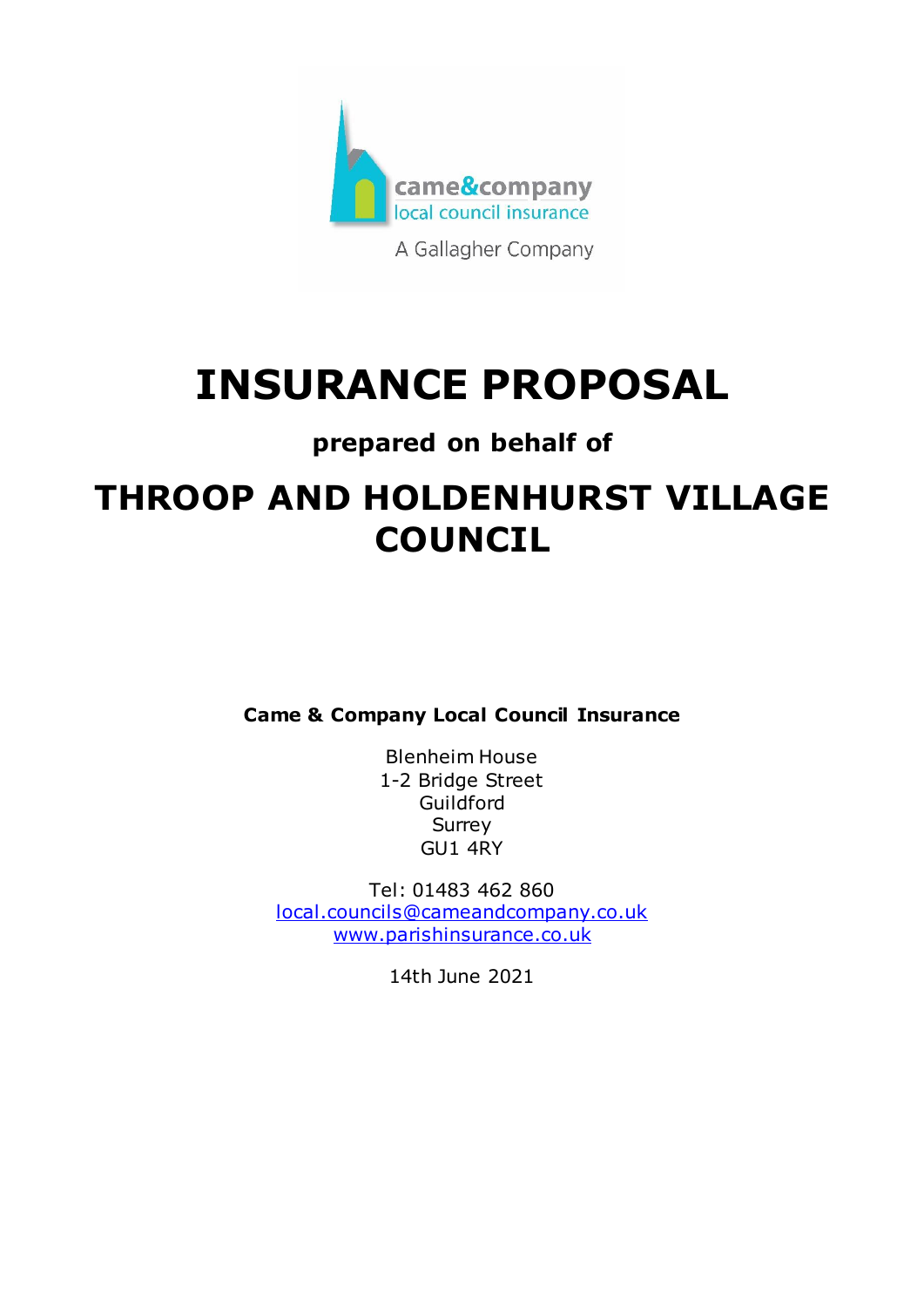

Came & Company Local Council Insurance Blenheim House, 1-2 Bridge Street, Guildford, Surrey, GU1 4RY T: 01483 462860 E: local.councils@cameandcompany.co.uk www.parishinsurance.co.uk

Came & Company Local Council Insurance is a trading name of Arthur J. Gallagher Insurance Brokers Limited, which is authorised and regulated by the Financial<br>Conduct Authority. Registered Office: Spectrum Building, 7th Fl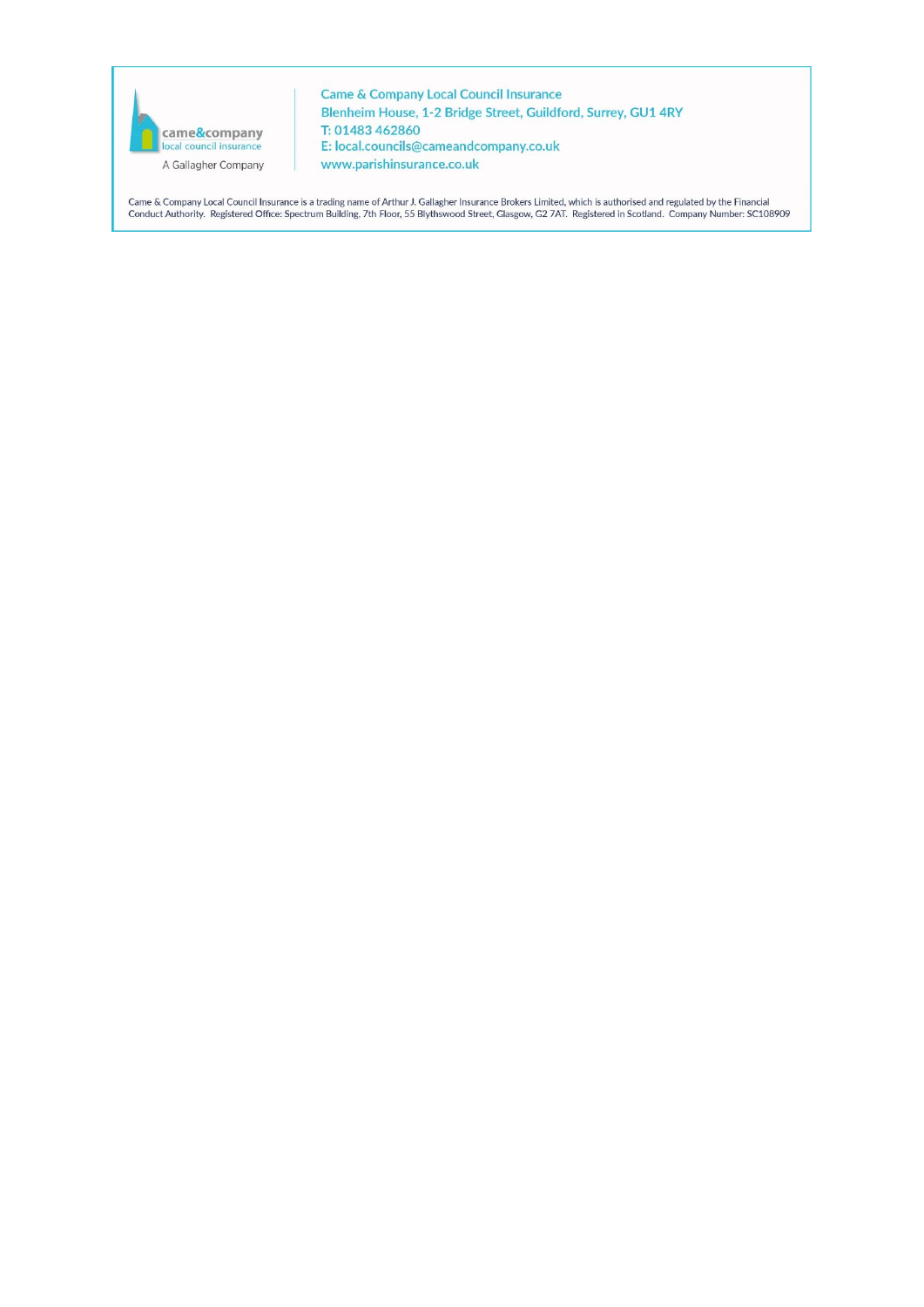## <span id="page-2-0"></span>**Contents**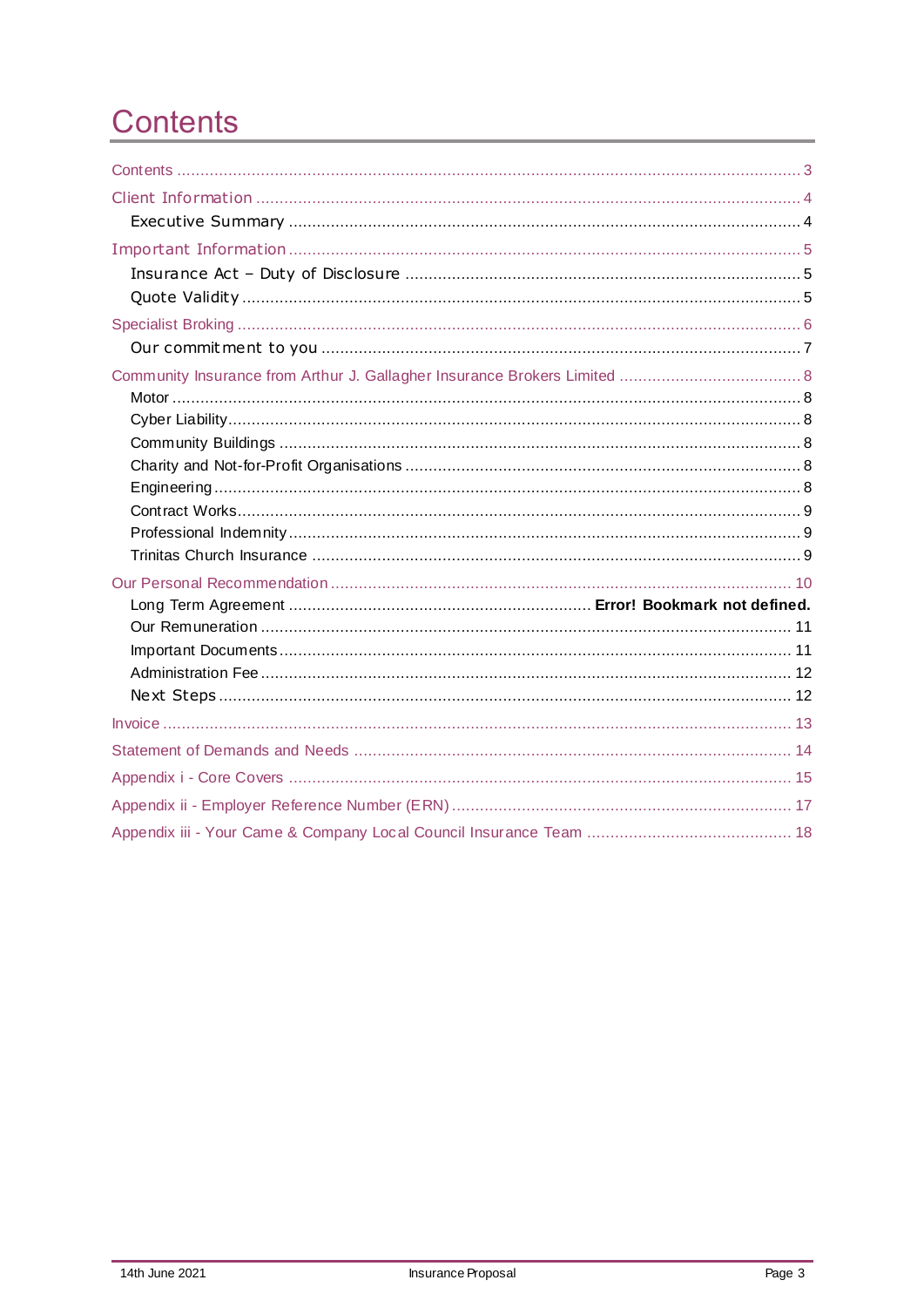## <span id="page-3-0"></span>Client Information

| <b>Insured Name</b>           | Throop and Holdenhurst Village Council         |
|-------------------------------|------------------------------------------------|
| <b>Contact Name</b>           | Mr Malcolm Waters                              |
| <b>Correspondence Address</b> | 20 Stour Walk<br>Bournemouth<br>Dorset BH8 0BZ |
| <b>Business Description</b>   | Parish Council                                 |

### <span id="page-3-1"></span>Executive Summary

We have pleasure in presenting our proposal for your insurance in accordance with your requirements.

Terms have been provided on the basis of the full information provided by you, as confirmed in the Statement of Fact attached to this presentation.

For your insurance requirements we are recommending that c over is placed with the insurer detailed on the appropriate Recommendation pages that follow, along with our reasons for recommendation.

Please read the quotes contained herein in conjunction with our Terms of Business.

**The following information including the quotation schedule is for the attention of Throop and Holdenhurst Village Council only and should not be distributed externally.**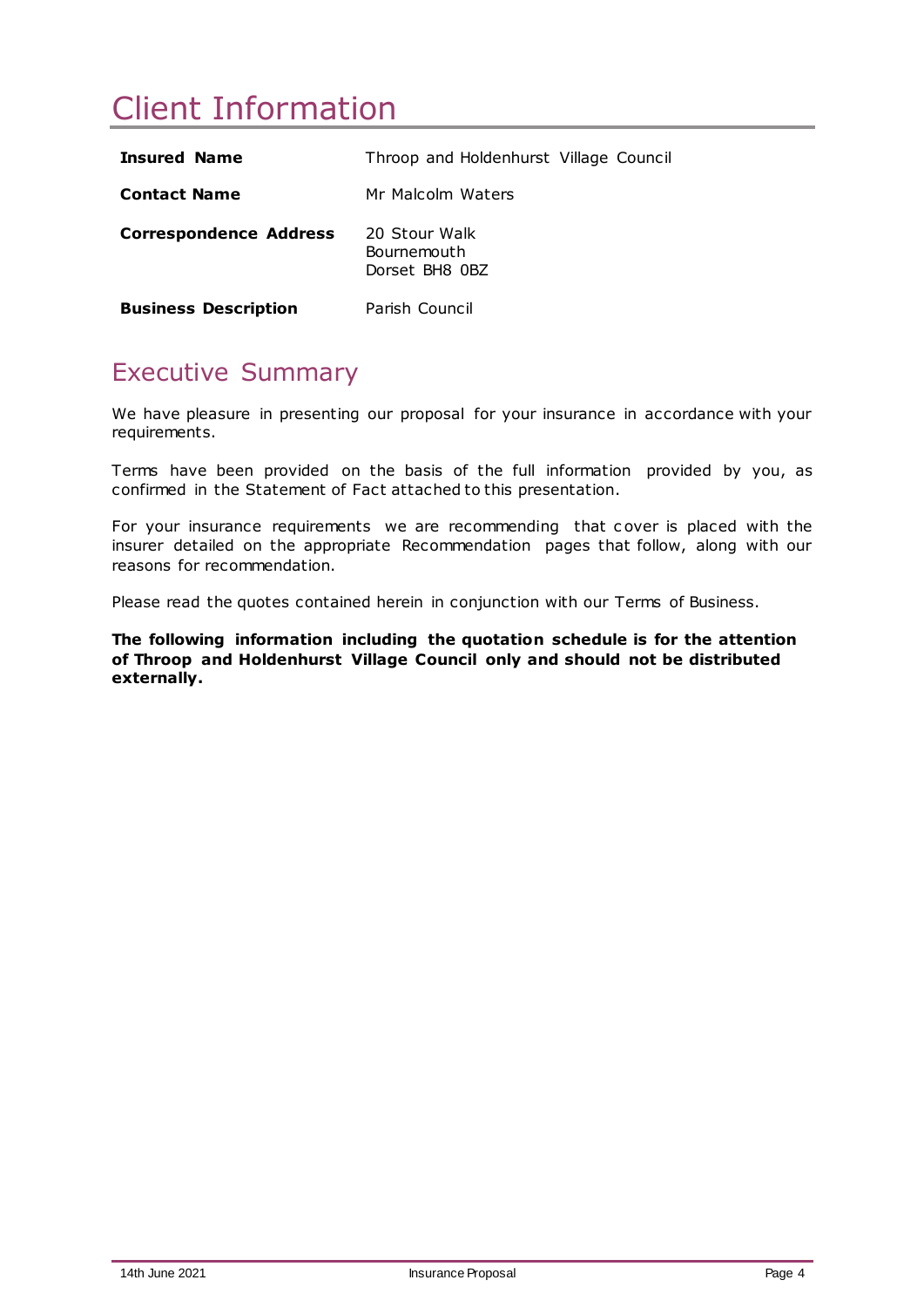### <span id="page-4-1"></span><span id="page-4-0"></span>Insurance Act – Duty of Disclosure

This quotation is based upon the information you have provided to us, details of which are attached. If you wish to proceed with cover, you must:

- be sure that the information you have given to us, to pass on to the insurers, is a 'fair presentation' of the risk. This means that you must have clearly disclosed every material circumstance which you, your senior management or persons responsible for arranging your insurance, know or ought to know following a reasonable search. A material circumstance is one that may influence an insurer's judgement over whether to take the risk and, if so, on what terms. If you are in any doubt as to whether a circumstance is material, you are advised to disclose it.
- inform us if any of the information provided to us has changed (if it has, you must tell us about the changes before we arrange cover).

Please note that failure to disclose a material circumstance may entitle an insurer to impose different terms on your cover or reduce the amount of a claim payable. In some cases your cover could be invalidated, which would mean that a claim would not be paid.

To avoid the dangers of under-insurance it is vitally important that your sums insured /indemnity limits are maintained at a correct level. I would, therefore, ask you to consider whether the policy coverage and sums insured / indemnity limits are sufficient to ensure that you will be adequately protected in the event of a claim.

## <span id="page-4-2"></span>Quote Validity

Please note that this quotation is **valid for 90 days** from the issue date on the front page of this document.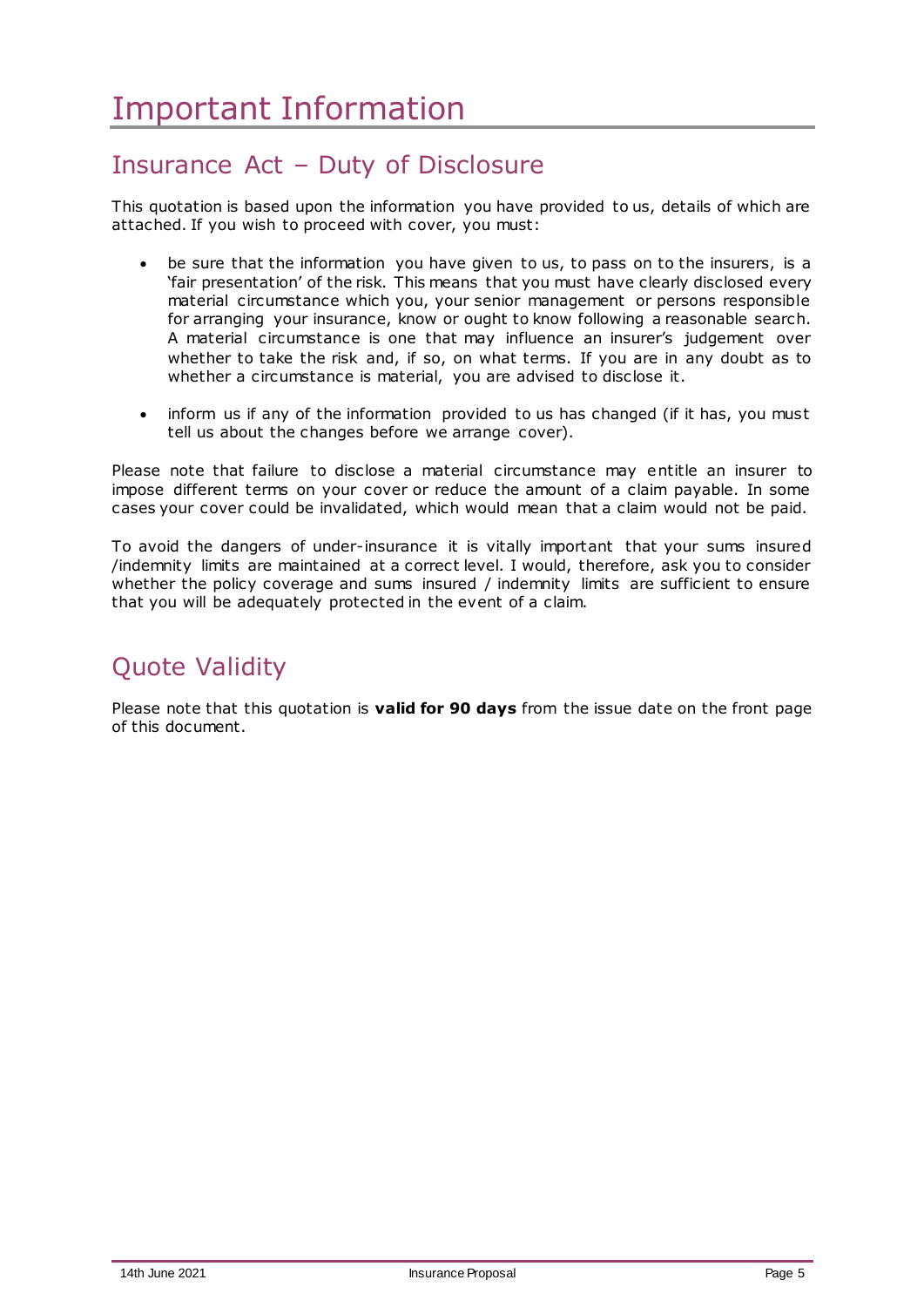## <span id="page-5-0"></span>Specialist Broking

We know Councils should obtain three insurance quotations to meet their standing orders. As an independent insurance broker, we have obtained quotations from a panel of insurers; Hiscox and Pen Underwriting Limited (Axa). Each of our insurance providers include 'core' covers that were introduced to the sector by Came & Company Local Council Insurance Brokers in 2008.

When it comes to your insurance matters, we have your best interests at the heart of our business.

We understand that all Councils have been tasked with reducing budgets and that insurance is quite often one of the highest costs. We will ensure that our premium **offers best value**, which does not come at the expense of cover or personal service, with us you can expect:

- Proactive, professional advice and support
- **Bespoke and comprehensive cover**
- Expert advice to help you prevent against potential issues
- In-house claims assistance from our dedicated claims team

We have a passion for protecting the work of good people in their communities and we do this by providing:

- A dedicated team who will provide advice
- Account Executives who will visit the Council and provide you with information and assistance
- Training to the County Association of Local Councils
- Sponsorship and training to One Voice Wales
- Sponsorship and training to National Association of Local Councils

We listen to the challenges that our Councils are facing and know they need an insurance policy which provides appropriate cover for a complex sector. This is why we were the first insurance provider to the sector to introduce:

- Key person cover
- Internet and email cover
- Crisis management cover
- Contract works cover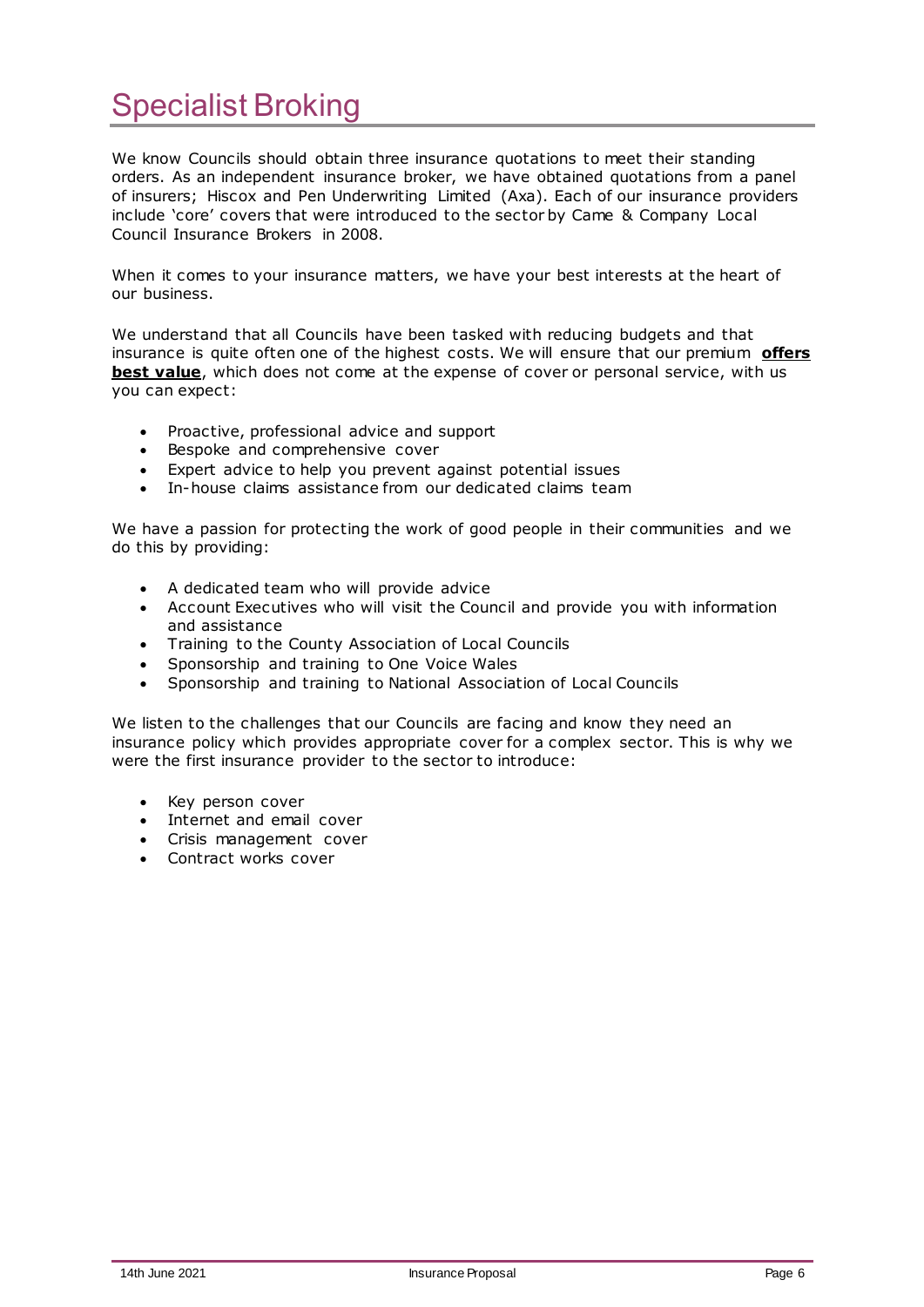### <span id="page-6-0"></span>Our commitment to you

- We have acted for local councils for over 10 years and continue to engage with the sector to ensure our proposition remains relevant.
- We do not need you to fill in proposal forms
- We put our clients first.
- We use a plain English approach.
- You have access to a team of experienced Account Handlers who are able to provide advice.
- Each policy is tailored to meet the council's specific needs.
- We have access to a panel of insurers who offer innovative cover and sustainable premiums.
- Our team has a wealth of useful knowledge that we share with our clients.
- We do not charge for midterm changes to your policy where the premium is under £50.
- We have an experienced claims team and in the event of a claim you will be allocated a dedicated handler.

We will be available to support you throughout the year with activities such as:

- Providing advice
- Insuring new projects, initiatives and events which you may be considering
- Making changes to your policy
- De-mystifying the sometimes complicated language used in insurance documents
- We will make no charge if you request changes or amendments to your policy where the pro rata additional premium is less than £50 including insurance premium tax.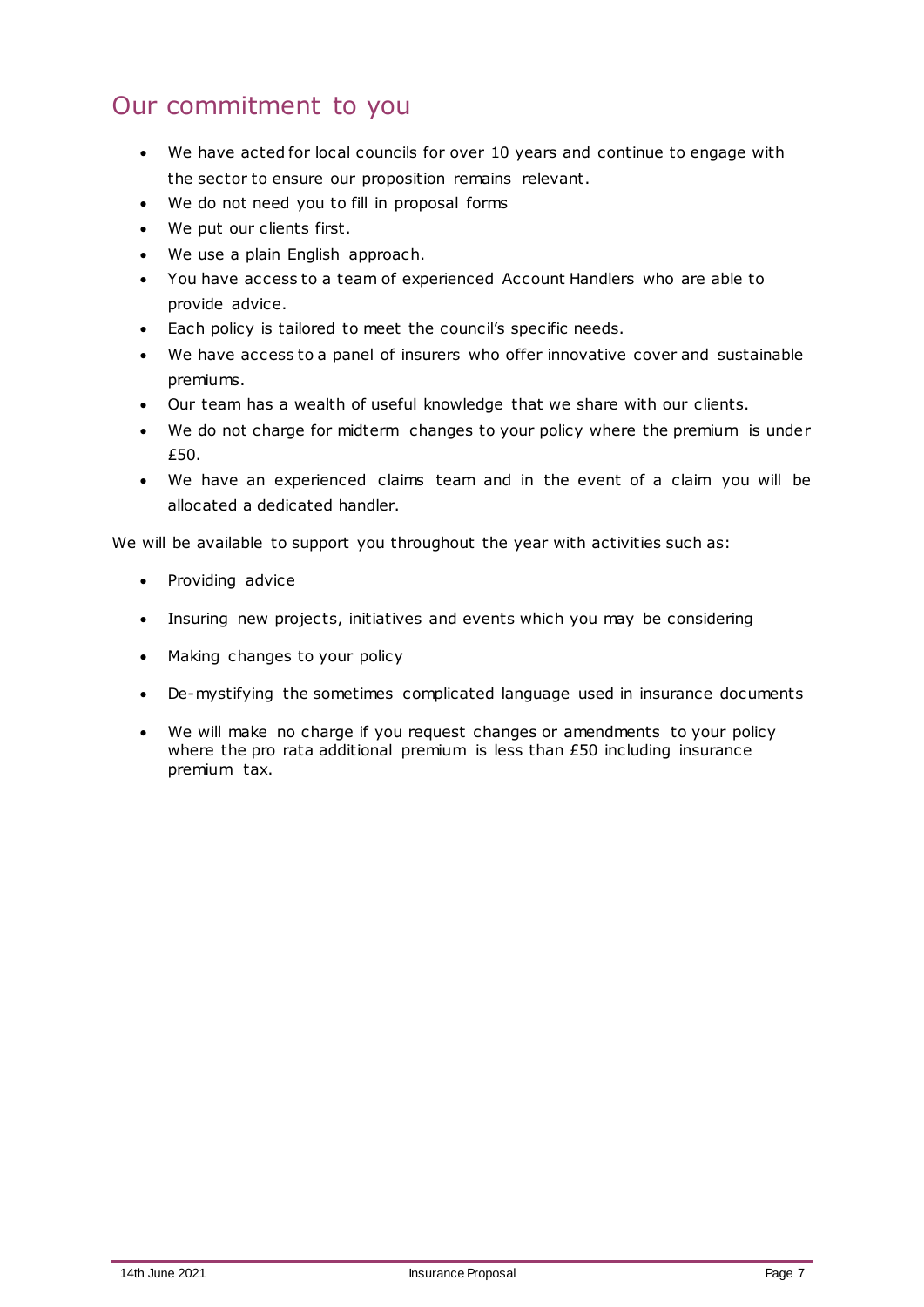## <span id="page-7-0"></span>Community Insurance from Arthur J. Gallagher Insurance Brokers Limited

Came & Company Local Council Insurance is part of the Arthur J. Gallagher Insurance Brokers Limited Community Division - a division that brings together specialist parts of the group responsible for Local Council, Faith and Not for Profit/Charity clients. The Community team have years of experience placing cover for these unique sectors and utilise exclusive insurer relationships, to provide bespoke, enhanced products to our Community clients. You can always trust us to talk in plain English and recommend the cover that's right for you. Community Insurance Services include;

#### <span id="page-7-1"></span>**Motor**

Many councils are already responsible for motor or agricultural vehicles but with devolution of services more councils are finding the need to purchase vehicles. We have access to insurance markets who understand the cover and flexibility a council needs.

### <span id="page-7-2"></span>Cyber Liability

In this day and age where councils are becoming more reliant on IT systems as a solution to communicate with the public and to store sensitive information the need for Cyber Liability is becoming more apparent. If your council is concerned about their systems being hacked which means that sensitive or personal data is released into the public domain or the council's money is stolen directly from their bank, then you may need Cyber Liability cover.

### <span id="page-7-3"></span>Community Buildings

We are aware that most rural communities have buildings that are not owned or managed by the Council and for this reason we are pleased to launch our new communities building scheme with Hiscox. The scheme benefits from the same core covers provided to our council clients but with an appreciation that the insurance premium is one of the highest costs for the organisations that manage the building.

### <span id="page-7-4"></span>Charity and Not-for-Profit Organisations

Came & Company Local Council Insurance Brokers can provide a bespoke policy for Charity & Not-for-Profit Organisations, which mirrors the levels of cover that our Council clients benefit from. This policy automatically includes Trustees Indemnity Insurance, which covers the personal liability for Committee Members and Trustees.

#### <span id="page-7-5"></span>**Engineering**

If the council's building has a lift, commercial boiler and/or heating system it may be a legal requirement for them to be inspected by an independent qualified person. If you are unsure whether your equipment needs this type of inspection or already have it in place, but would like an alternative quotation please contact us.

Some Councils may not be aware that their buildings policy will not provide cover if the damage is caused by an explosion from their own boiler, this would be covered under an Engineering Insurance policy.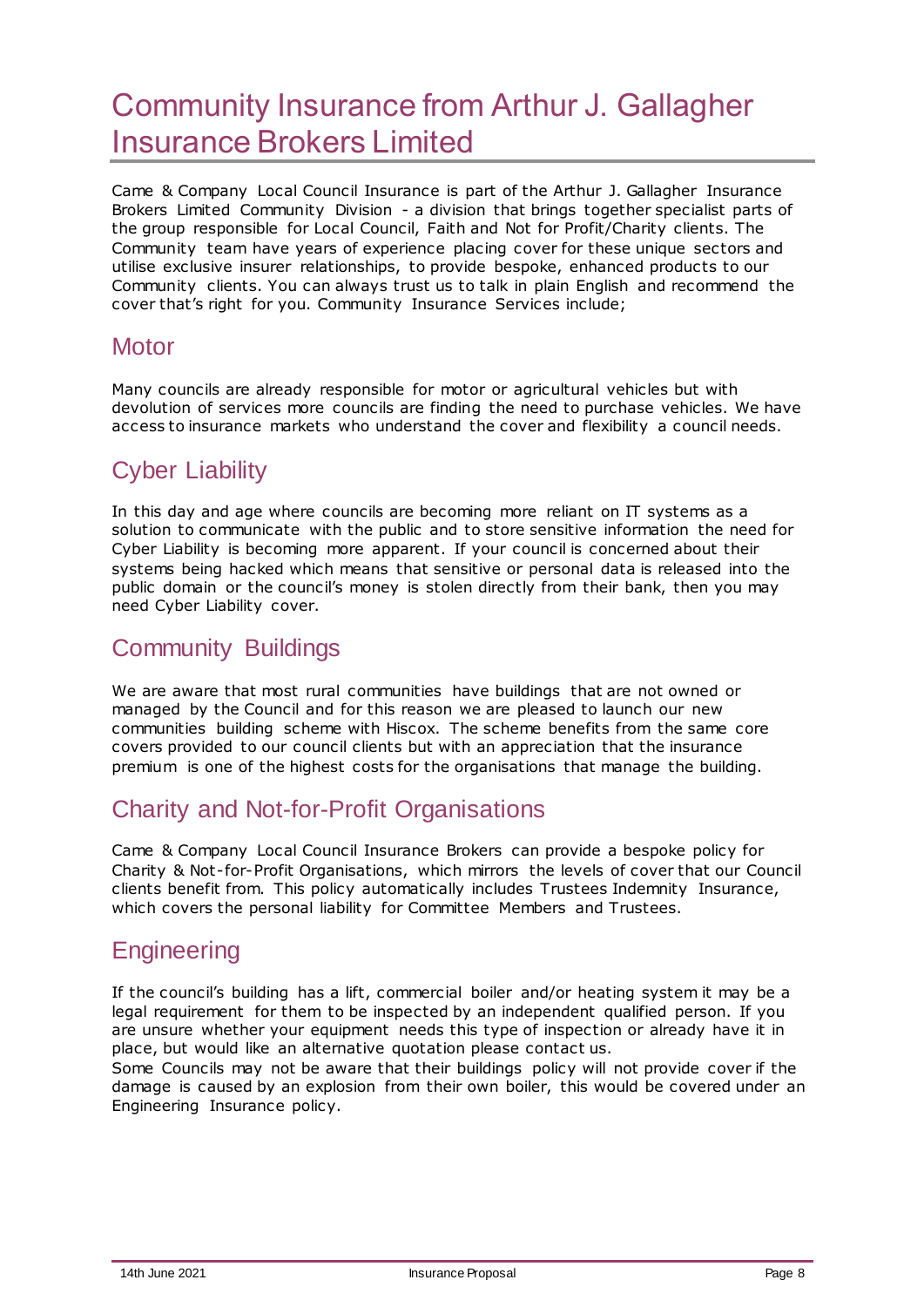### <span id="page-8-0"></span>Contract Works

More and more councils are either updating or extending their buildings which means they may need to amend their existing insurance and possibly arrange a separate contract works policy.

#### <span id="page-8-1"></span>Professional Indemnity

We have noticed that Councils are becoming more involved in areas where they provide information or advice that may cause a third party a financial loss which at present is not covered by their insurance policies. If this is something the council are involved in or considering, then we would strongly recommend a Professional Indemnity policy is arranged.

#### <span id="page-8-2"></span>Trinitas Church Insurance

Trinitas Church Insurance provides a bespoke, innovative policy for the Anglican Church in today's society. This provides an alternative option to the long standing insurance providers offering enhanced cover and may achieve a saving in premium.

**If you would like to discuss any of the above products please contact the team.**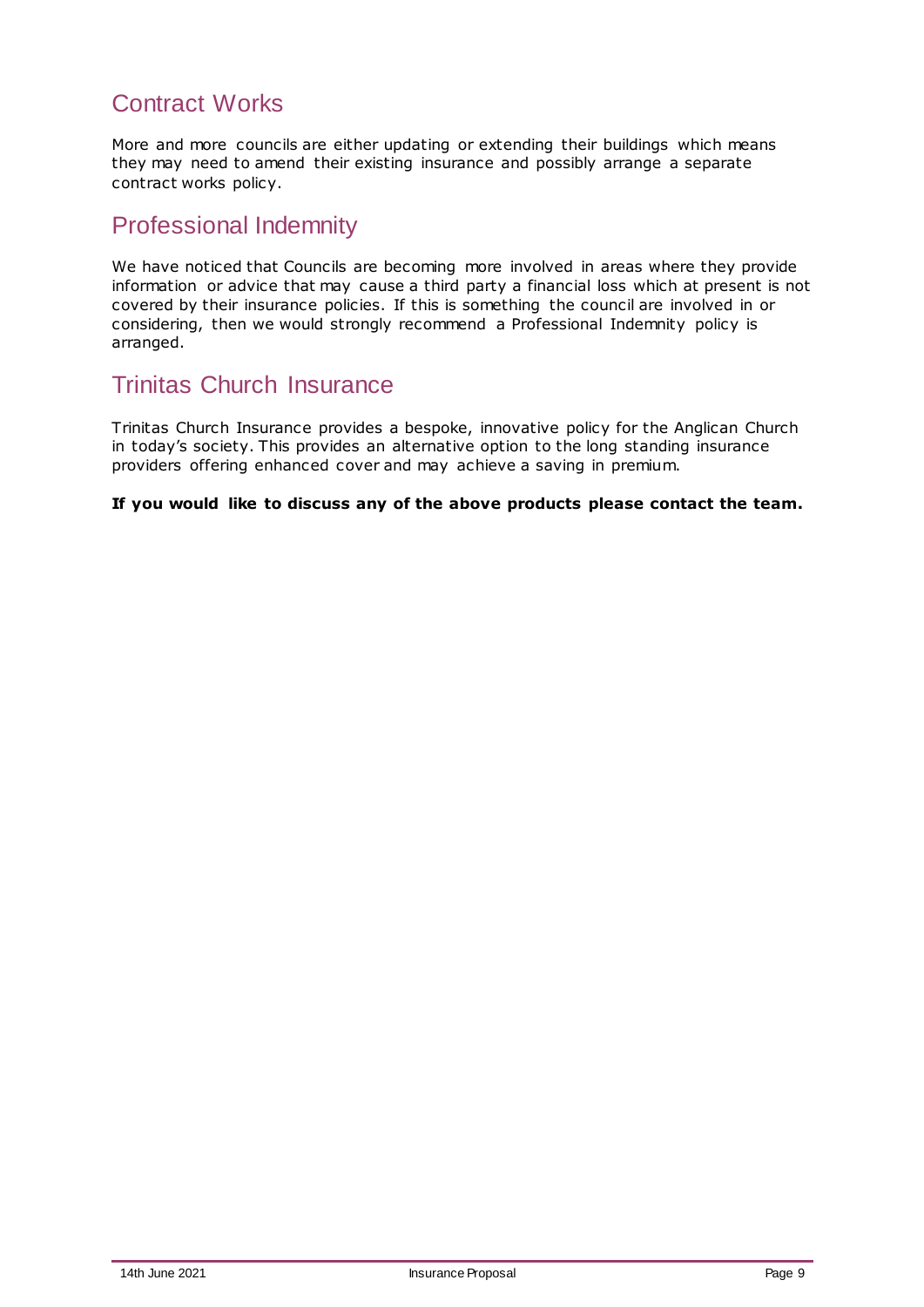## <span id="page-9-0"></span>Our Personal Recommendation

Based on the information you have provided, we have assessed your demands and needs as those of a Council wishing to insure the risks shown, at the levels of cover set out in the attached schedule of insurance, with a reputable insurer and at a cost effective premium.

In preparing our personal recommendation for Throop and Holdenhurst Village Council we undertook a full review of our panel of insurers and we recommend Throop and Holdenhurst Village Council accepts the Pen Underwriting Limited quotation to meet your demands and needs as we have stated.

| <b>Policy Details</b>          | <b>Recommendation</b>            |
|--------------------------------|----------------------------------|
| Insurer                        | <b>Pen Underwriting Limited</b>  |
| Annual Premium (Including IPT) | £1,121.21                        |
| Administration Fee             | £50.00                           |
| <b>Total Annual Premium</b>    | £1,171.21                        |
| Our Quote Reference            | 16544/                           |
| Cover Period                   | 14th June 2021 to 13th June 2022 |

#### **In handling this policy we will act solely as your agent, including when assisting you with any claim.**

Pen Underwriting Limited, are using AXA as their insurance provider and provide **rradar** to the local council sector. **rradar** offers an online business resource alongside their teams of specialist industry advisors and solicitors who are on the end of a phone. There are a number of dedicated teams available to offer support and advice to help resolve any situation that may arise whilst running your Council. As part of the **rradar** service clients have unlimited access to a comprehensive database of compliance and risk management information in the following areas: Employment and Human Resources; Health and Safety; Environment; Company and Commercial; Compliance, Governance and Legal Duties; Risk Management.

The policy provided by Pen Underwriting Limited also offers the following benefits:

- Key person cover of £250 per week up to max £2,500 in one year
- Legal Expenses cover of £500,000
- Motor Contingent Liability  $-$  Loss of excess or no claims discount up to £250 per claim
- Contract Works cover up to 10% or £100,000
- Internet and Email cover up to £500,000
- Crisis Management cover up to £500,000
- Defibrillators and Cabinets cover up to £5,000
- Hirers Liability of £5,000,000
- Enhanced Libel and Slander cover of £500,000
- Enhanced Personal accident capital benefit of £100,000 and weekly benefit of £500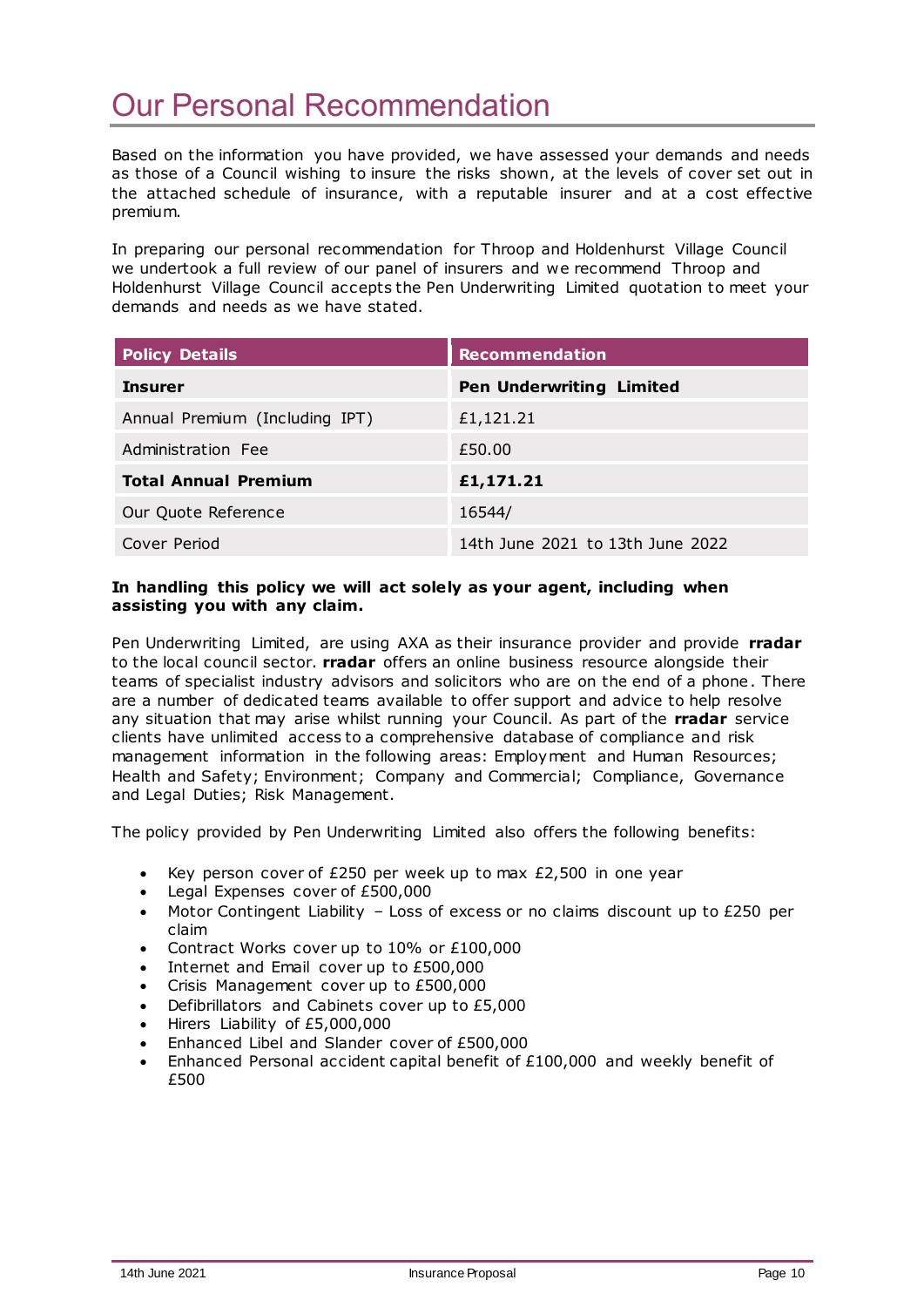### <span id="page-10-0"></span>Our Remuneration

We arrange the policy with the insurer on your behalf. You do not pay us a fee for doing this. We receive commission from the insurer which is a percentage of the total annual premium.

When you take out a policy with us we charge you an administration fee of £50.00. In addition, we receive commission from the insurer which is a percentage of the total annual premium.

You are entitled, at any time, to request information regarding any commission which we may have received as a result of placing your insurance business.

#### <span id="page-10-1"></span>Important Documents

Please see the attached quotation schedule, together with the Pen Underwriting Limited Policy Summary and Came & Company Local Council Insurance's Terms of Business. Our Statement of Demands and Needs and Invoice can be found in the following pages.

**We strongly recommend that you familiarise yourself with these documents as they contain important information explaining the terms under which we operate; including how we handle your payment, and how and why we have selected the insurer. A specimen of the full policy wording is available on request.**

 $\checkmark$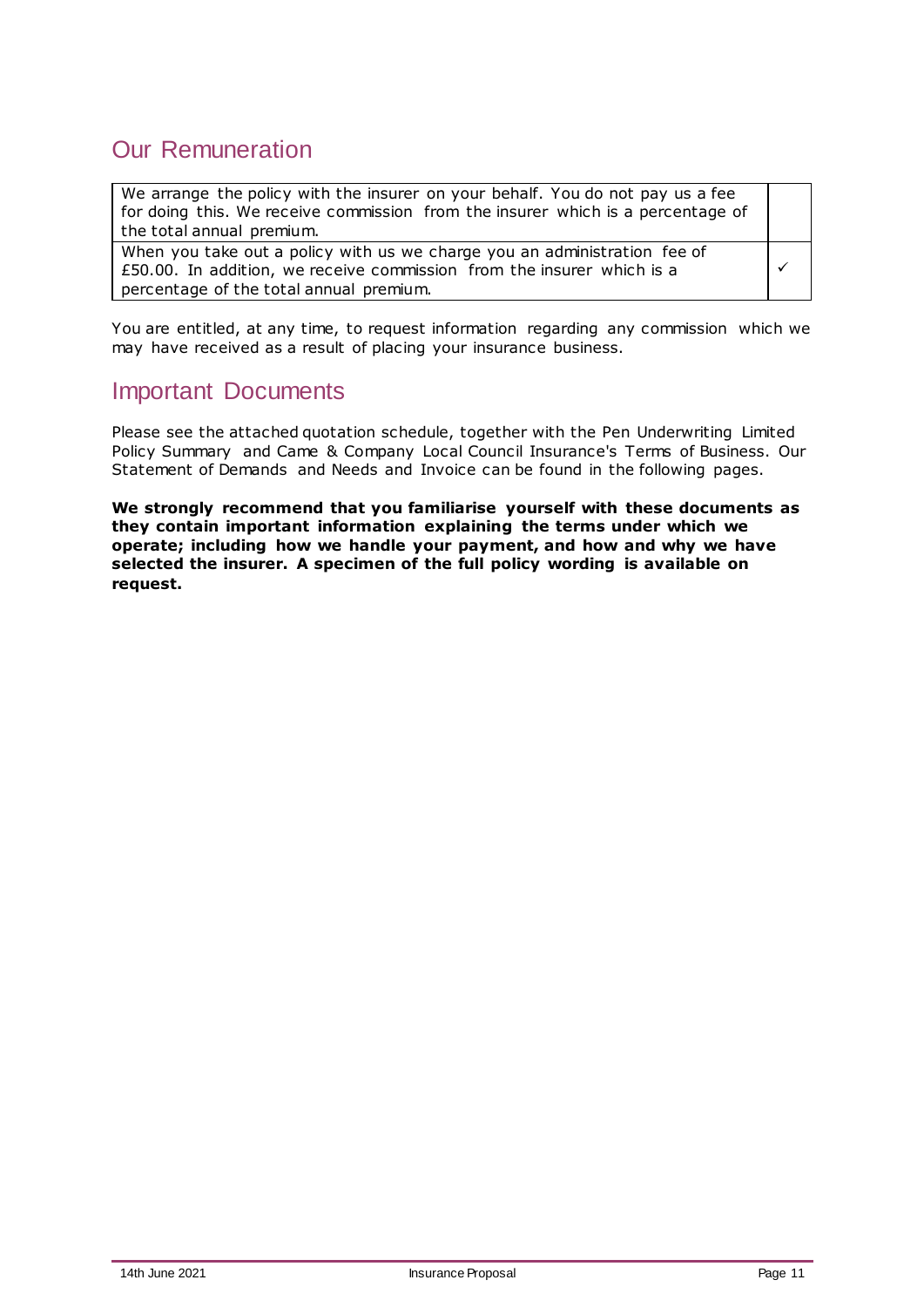### <span id="page-11-0"></span>Administration Fee

Due to increasing costs, it has proven necessary to include an Administration Fee. In doing so you may like to note that unlike other providers we do **NOT** charge for:-

- The services of our claims department (should you be unfortunate enough to suffer a loss) which works on your behalf to provide you with assistance throughout the settlement of your claim
- The administration of any alterations you may wish to make for changes to your policy part way through the year
- The issue of copy documents
- Providing confirmation of your insurance arrangements to others (e.g. principals you may wish to work for)
- Noting the interest of others in your insurances (e.g. mortgagees or lease companies)

Whilst you may not need to call on any of the above services we feel that a total cost at the commencement of cover is a preferable position to unknown costs that may be incurred during the course of the policy. Our Administration Fee this year is therefore £50.00.

### <span id="page-11-1"></span>Next Steps

To accept this policy, all you need to do is call or send us an email confirming that you wish to go ahead and provide **the Council's Employee Reference Number (ERN)**  (Please see appendix iii).

We will then email you electronic copies of your policy documents including the policy wording. Payment is due within 30 days of the inception date.

This presentation, the 'Quotation Schedule' and Statement of Fact attached, should clearly describe your insurance requirements and how we plan to meet them.

If you have any questions, please contact the team on 01483 462 860 or email at [local.councils@cameandcompany.co.uk](mailto:local.councils@cameandcompany.co.uk)

We hope that a combination of our council expertise, the service we provide, and the premium offered will convince you to accept our quotation.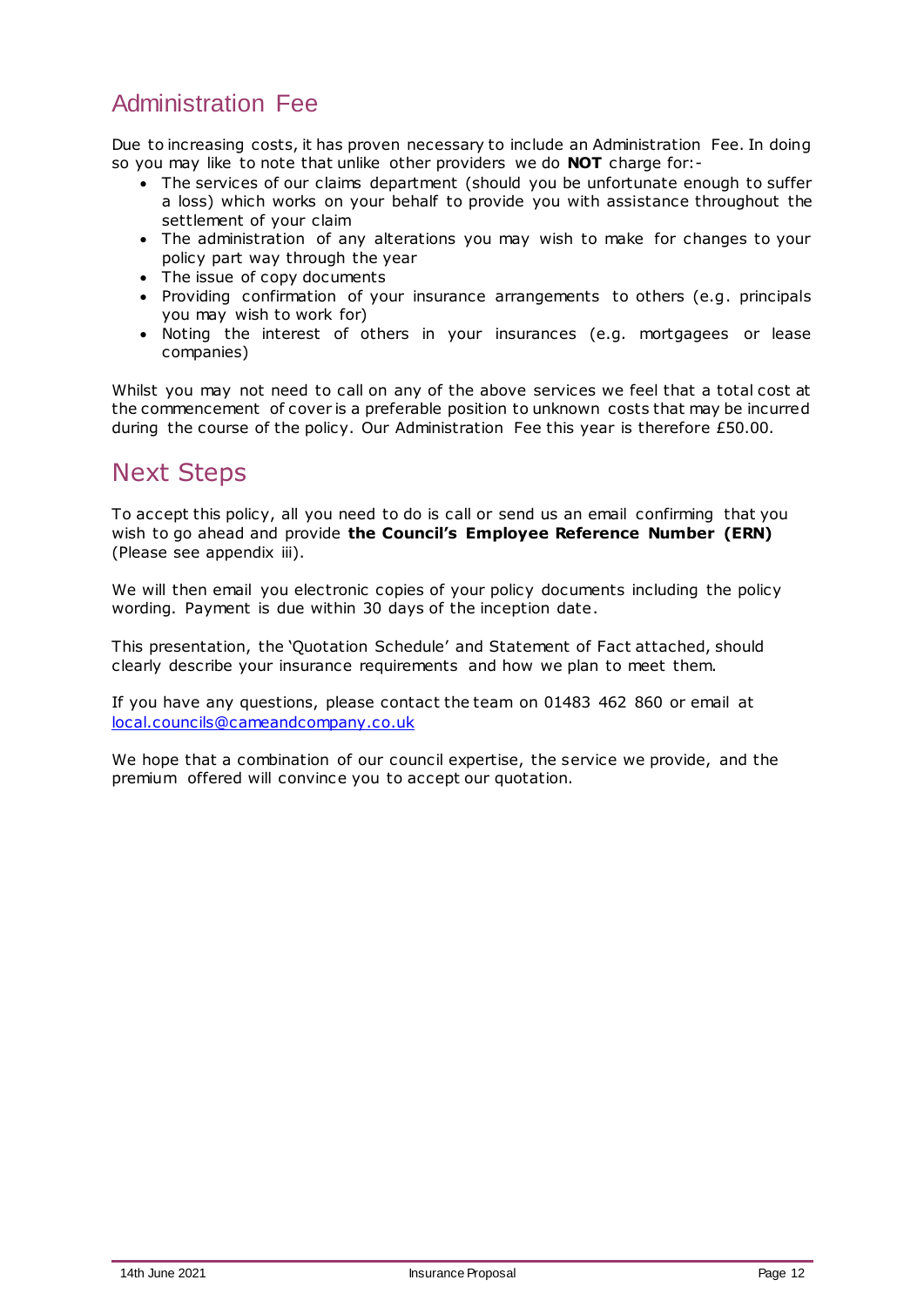## <span id="page-12-0"></span>**Invoice**



A Gallagher Company

Mr Malcolm Waters Throop and Holdenhurst Village Council 20 Stour Walk Bournemouth Dorset BH8 0BZ

Date: 14th June 2021 Client Reference: 51962204

#### **1 Year Premium**

| <b>Type of Policy</b>      | <b>Insurer</b>                 | Insurer Pol No. | <b>Policy Term</b>          | Premium(E) |
|----------------------------|--------------------------------|-----------------|-----------------------------|------------|
| Local Council Scheme       | Pen<br>Underwriting<br>Limited | RGBDX6962034    | 14/06/2021 to<br>13/06/2022 | £1,001.08  |
| Sub Total                  |                                |                 |                             | £1,001.08  |
| Administration Fee         |                                |                 |                             | £50.00     |
| IPT at the prevailing rate |                                |                 |                             | £120.13    |
| <b>TOTAL</b>               |                                |                 |                             | £1,171.21  |

| <b>Payment Options</b> | <b>Notes</b>                                                                            |                       |  |
|------------------------|-----------------------------------------------------------------------------------------|-----------------------|--|
| <b>BACS Payment</b>    | If you'd like to pay by bank transfer, please send your payment to:                     |                       |  |
|                        | Bank:                                                                                   | Lloyds                |  |
|                        | Sort Code:                                                                              | 30-80-12              |  |
|                        | Account:                                                                                | 19511668              |  |
|                        | Account Name:                                                                           | Arthur J. Gallagher   |  |
|                        | Reference:                                                                              | Please quote 51962204 |  |
| Cheque                 | Please make your cheque payable to Came & Company with<br>51962204 noted on the reverse |                       |  |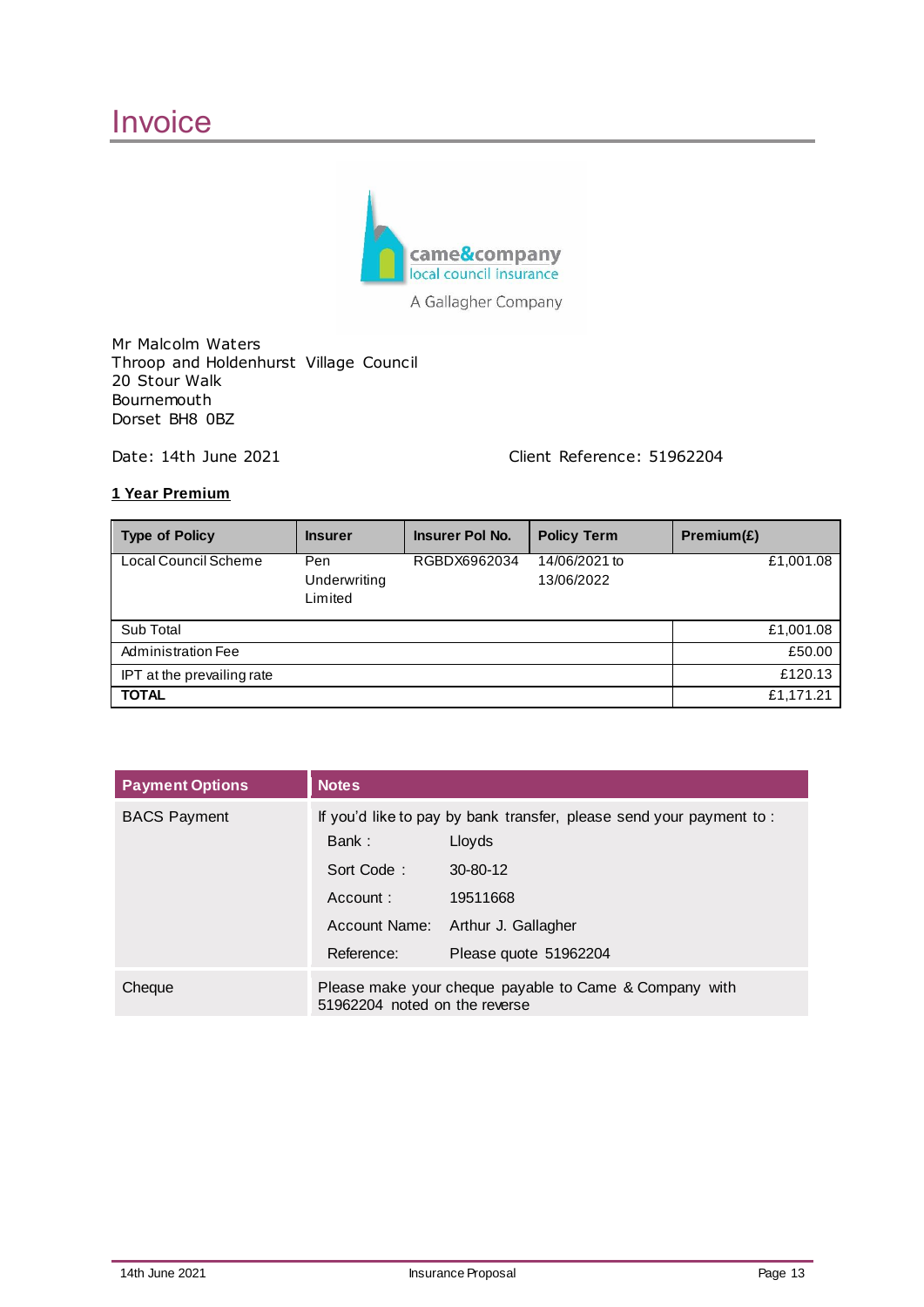## <span id="page-13-0"></span>Statement of Demands and Needs

Following our assessment of your risk requirements in respect of the insurance needs of Throop and Holdenhurst Village Council, we have identified the most suitable policy for your needs. The specific risk details and sums insured you have requested are shown in the enclosed documentation and we have considered these to be your demands.

In making our recommendation we have taken into consideration your demands, value for money, and how the policy meets the underlying needs shown below that we, through our knowledge and experience in this type of insurance, have assessed as relevant.

Came & Company Local Council insurance offers a bespoke policy designed to meet the specific needs of councils of varying size and complexity. In addition to standard covers for Public and Employers Liability, the policy meets your underlying need for Hirers Liability and to protect your Council against actions for Libel & Slander.

We understand that you rely on people in your Local Council to make decisions and keep things running smoothly and that you have people in positions of trust. This policy is recommended as it provides peace of mind by including Officials & Trustees Liability and Employee Dishonesty cover, as well as Key Person cover within the Business Interruption insurance.

Limits apply to the covers noted above and you should check your policy schedule and policy wording for the exact limit covered.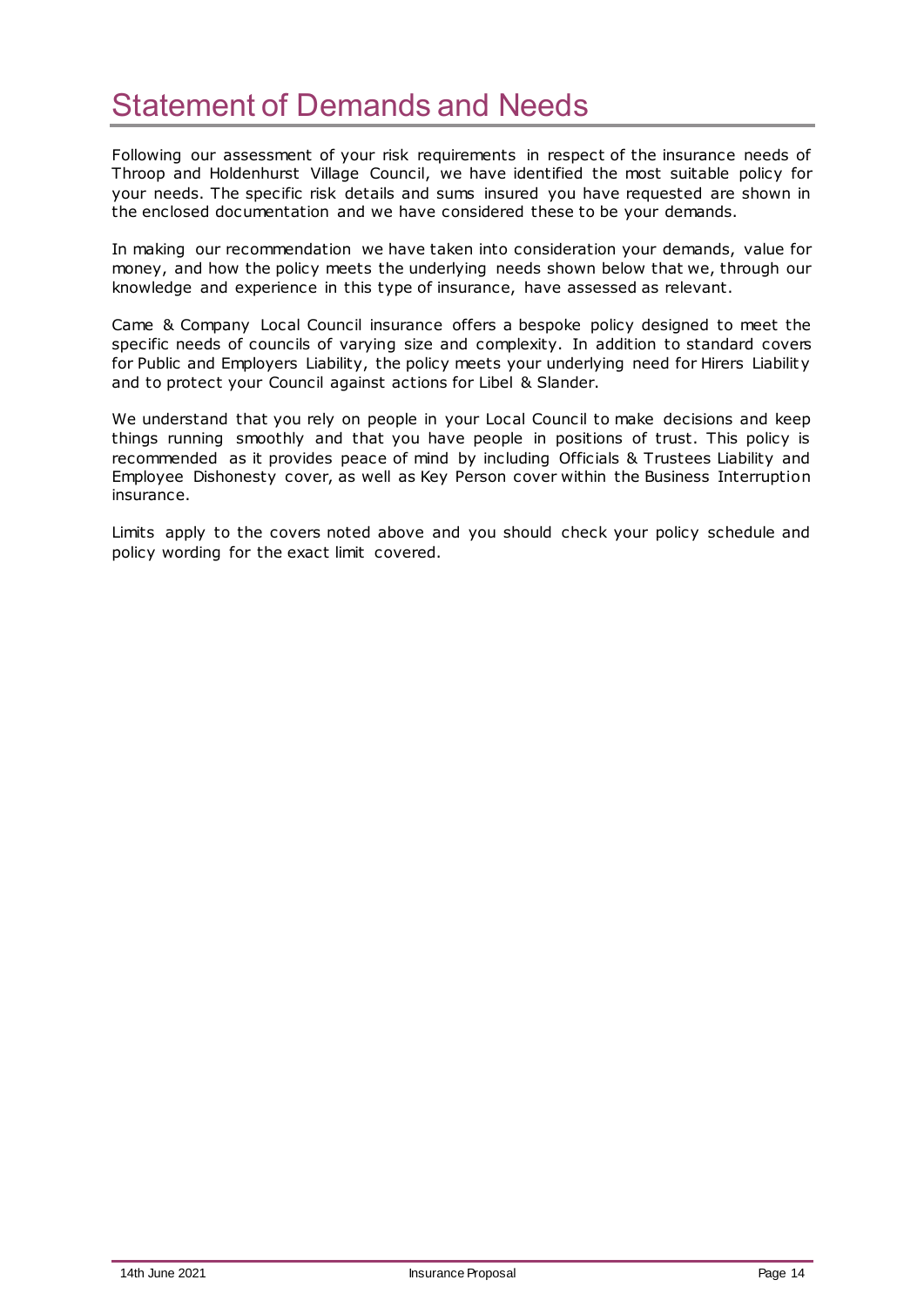## <span id="page-14-0"></span>Appendix i - Core Covers

With Came & Company Local Council Insurance you automatically receive the following core covers:

**Public Liability -** Any socially responsible Council should have this indemnity during times of increasing litigation. This will provide protection against your legal liability for bodily injury to third parties or property damage occurring on property for which the Council is legally responsible - as a direct result of the Council's negligence.

Other insurers will offer a higher limit of indemnity but our claims experience confirms our limit of indemnity is sufficient but if you are concerned please contact us.

**Employers' Liability -** This covers the legal liability of the Council for negligence following death or bodily injury or disease sustained by Employees, Councillors and Volunteers during and arising out of the course of their employment, including Corporate Manslaughter and Homicide. If the Council has employees then Employers' Liability is a legal requirement.

**Hirers' Indemnity -** If the Council insures a building this covers legal liability for hirers (small groups or individuals - non-commercial) of Council premises, should injury or damage to the property occur during the period of the hire.

#### **Other insurers policies do not extend to provide cover for small groups but we feel this is important to support small groups in the community**

**Officials' Indemnity -** This provides cover for legal liability claims arising from any negligent act, error or omission committed in good faith by any employee or official of the Council. The policy has a standard exclusion for member to member claims; this means that if an employee or councillor makes a claim naming another employee or councillor there is no cover within the policy.

**Libel and Slander -** This cover provides protection against a verbal or written comment, made by the Council, which a member of the public considers to be incorrect or damaging and as a result seeks financial compensation. The policy has a standard exclusion for member to member claims; this means that if an employee or councillor makes a claim naming another employee or councillor there is no cover within the policy.

**Fidelity Guarantee -** This provides cover against acts of fraud or dishonesty by any official of the Council, or a number of officials in collusion, and any subsequent loss of property.

To calculate the level of cover we use the precept and all of the financial reserves of the council ie the precept is paid twice a year which cover is half the precept and all of the financial reserves.

**Personal Accident -** The Personal Accident section covers Employees, Councillors and Volunteers from 16 years and up to the age of 90 as standard. To claim under this section a person needs have been injured whilst working on behalf of the council.

**Please note**; if a person is injured whilst carrying out the council's activities, cover is provided under the liability section **for all age** groups.

**Money cover is included -** Money cover provides for loss of money up to £1,000 to the Council when carried by Employees, for example to and from the bank, together with personal accident assault cover for persons aged between 16-90.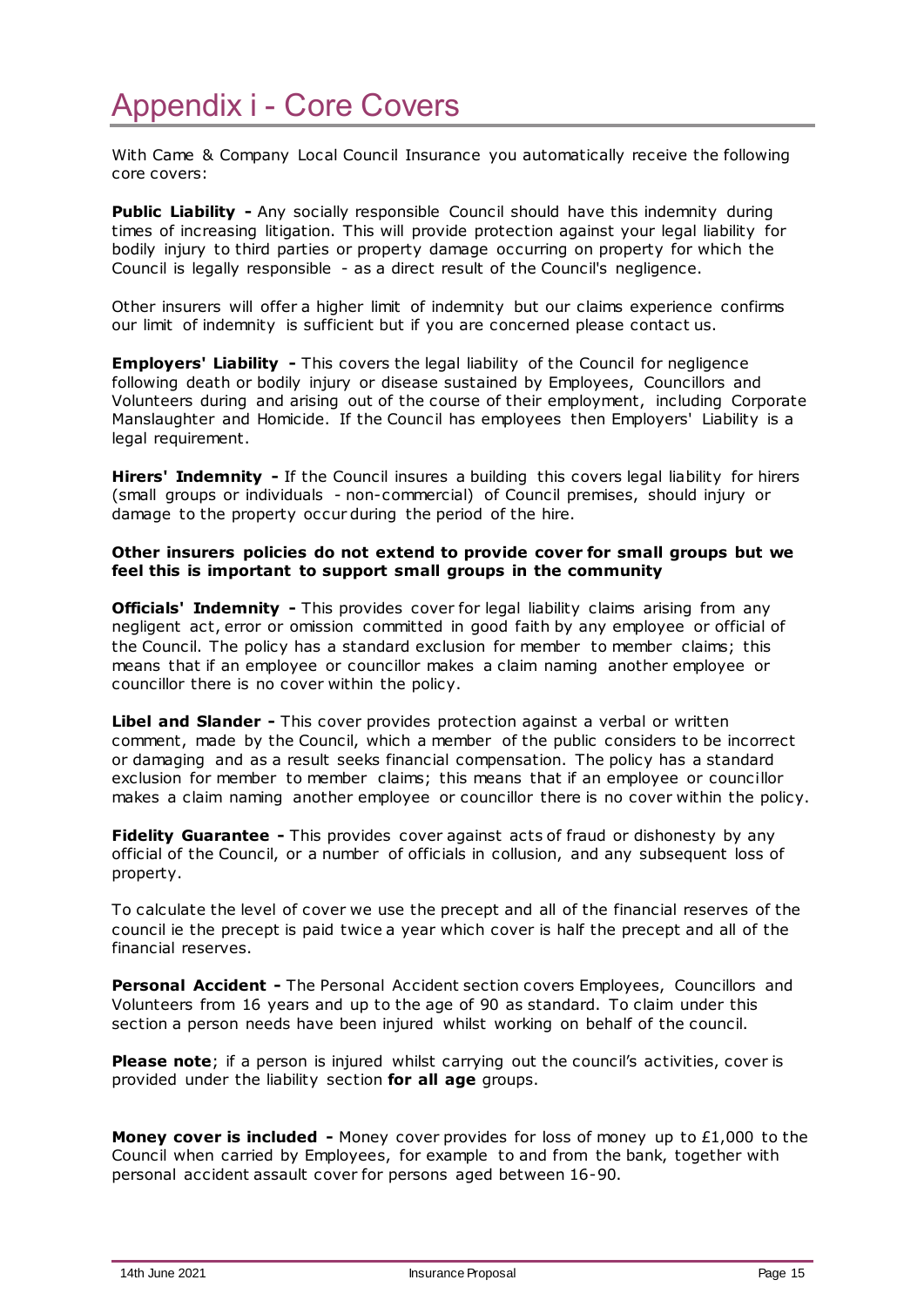**Property is covered on an all-risks basis.** Theft and Accidental Damage is included as standard.

**Increased Cost of Working -** We automatically provide cover up to £10,000 for a period of 12 months, reducing the financial impact for the Council, should the Council incur additional expenditure as the result of an insured event.

**Loss of Revenue -** We automatically provide cover up to £10,000 a period of 12 months, reducing the financial impact for the Council, should the Council incur a Loss of Revenue as the result of an insured event.

**Commercial Legal Expenses -** This cover provides protection for the Councillors and Clerk acting in their capacity as officials for the Council, against the cost of potential commercial legal disputes, legal advice and representation; including employment, tax and contract disputes.

**Key Person –** If the Clerk, Deputy Clerk, Groundsman, Deputy Groundsman are unable to work due to **illness or injury** for 14 days or longer. The payment is made to the Council to contribute towards the cost of a locum or temporary person. The weekly amount can be increased for an additional premium.

Other insurers will offer Key personnel Liability – which **does not** provide cover for **illness** and the payment is forwarded to the person and not the council.

We will forward the payment to the council to assist with expenditure for the confirmed period. Few councils budget for this scenario and due to most councils now paying sick pay this additional cost can be a burden

**Defibrillators & Cabinets –** £5,000 has been included in the core covers for no additional premium to provide loss or damage cover for Defibrillators & Cabinets.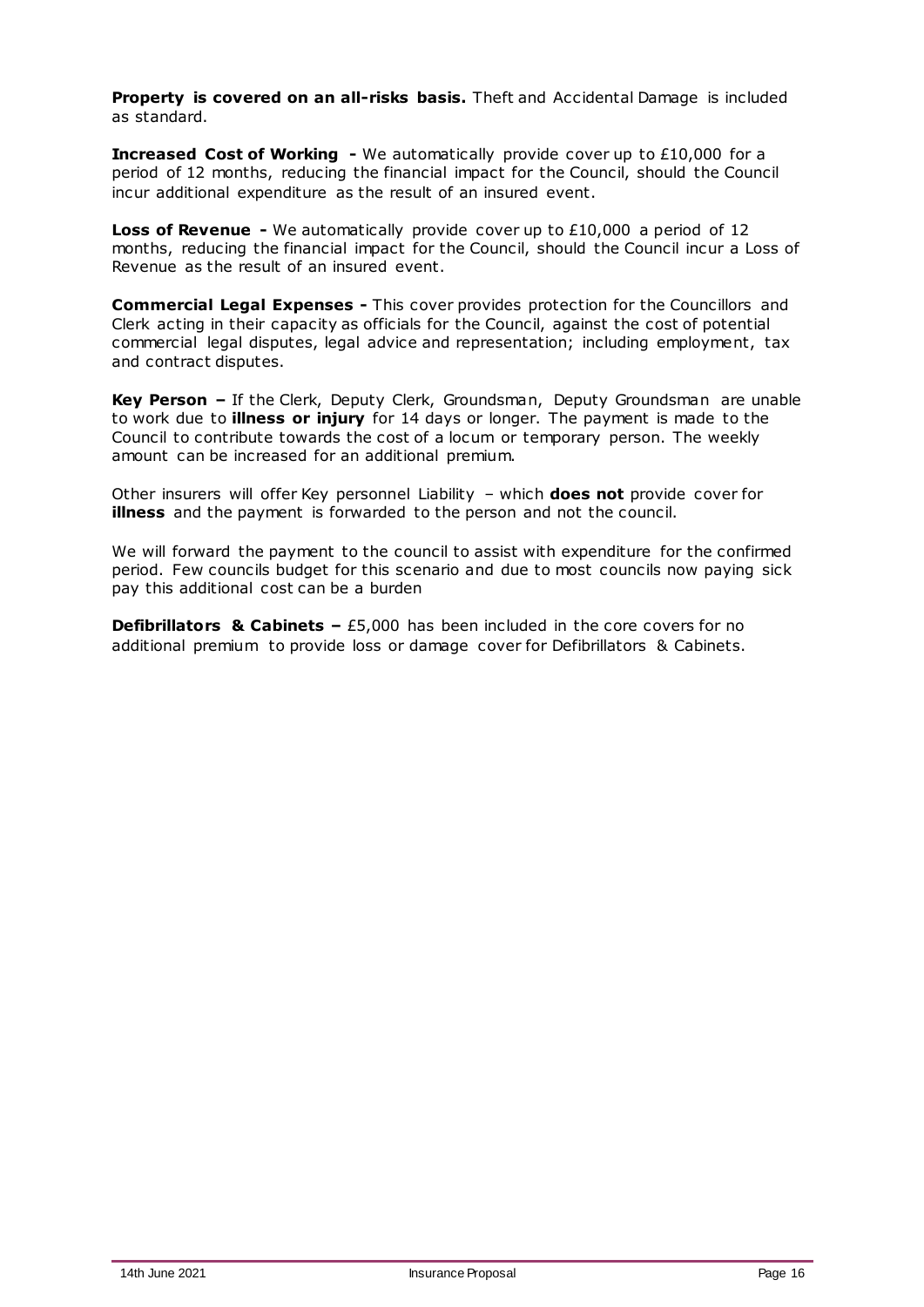#### <span id="page-16-0"></span>**Employers Liability Legislation**

The Financial Conduct Authority (FCA) - the financial sector's regulatory body - has introduced legislation (effective 1<sup>st</sup> April 2012) which means that **insurers are required to ask for additional information in the form of an Employer Reference Number (ERN), when arranging employers' liability insurance.** This information is reported to the Employers' Liability Tracing Office (ELTO), an independent industry body who's aim is to assist the insurance industry to meet its obligations under the FCA regulations. ELTO aid those who have suffered injury or disease in the workplace to effectively and efficiently trace the relevant insurer.

We are required to log the Employer Reference Number for all policies that we hold and pass this information to Pen Underwriting Limited.

To assist you with this we have prepared the following brief guide to common questions;

#### **Is your Council exempt from the ERN requirements?**

There are two reasons/circumstances in which you may find that you do not have an ERN;

A. The Council does not have any paid employees

B. All employees earn less than the PAYE threshold, which for the current 2019/20 tax year is £240 week/£1042 month/£12,500 year

#### **Employer Reference Number (ERN)**

Each Council operating a PAYE scheme is allocated an ERN. This is the reference number for their employees' income tax and national insurance contributions; also commonly referred to as 'Employer PAYE Reference'.

#### **Where can I find this information?**

The ERN is found on many documents including P45,P60, P11/D and many payslips. It will normally begin with three numbers followed by a forward slash and then a combination of letters and numbers. For example 083/WY12345.

| Revenue<br>For comple<br>Office-summer<br>875<br>1 Previous PAYE Reference<br>2 Employee's National Insurance number<br>3 Scename<br>First name(s)                                                                                                                                                                                                                                                                           |                          | NO12                                                                                                                                                                                                                                           | <b>Employer Payme</b><br>Income Tax year<br>Accour<br>846PV<br>$2011 - 12$                                                                                                                                                 |
|------------------------------------------------------------------------------------------------------------------------------------------------------------------------------------------------------------------------------------------------------------------------------------------------------------------------------------------------------------------------------------------------------------------------------|--------------------------|------------------------------------------------------------------------------------------------------------------------------------------------------------------------------------------------------------------------------------------------|----------------------------------------------------------------------------------------------------------------------------------------------------------------------------------------------------------------------------|
| 4 Duty left<br><b>STAND</b><br><b>SALES</b><br>previous.<br>employment<br>Corte<br>6. Tax Code at leaving date.<br>Willin Dig Jack (1968)).<br>Hirek 2 or Marth 7 days spokes<br><b>SECURE</b><br>7 Last entries on<br>Week av<br>Deductions.<br>martily runnings<br>Working Sheet (PET)<br>If there is go VC<br>Total pay to date g<br>air Javin G. Harry<br>will be no artifies.<br><b>Rational</b><br>Trial tax to date p |                          | 362 / M12<br>Employer<br><b>PAYE</b> reference<br>Certificate by Employer/Pa 901<br>in this employment for the year.<br>Any overtime, bonus, commission etc,<br>Statutory Maternity Pay, Statutory Pate<br>Statutory Adoption Pay is included. | <b>Employer PAYE reference</b><br>846/AA36471<br>Pay As You Earn (PAYE) comprisin<br>· Income Tax<br>· Deductions from subcontractor<br>· Student Loan deductions<br>· National Insurance contribution<br><b>Issued by</b> |
| To the new employer<br>Complete itemi B.<br>of the form only t<br><b>California Institution</b><br><b>B. New PAYE Reference</b><br>$\overline{\Omega}$<br>9 Date employment stated on figures).                                                                                                                                                                                                                              | <b>Of most discharge</b> | 3121<br><b>Printed &amp; Advis PRIMERS</b>                                                                                                                                                                                                     | <b>HM Revenue &amp; Customs</b><br><b>BRADFORD</b><br>BD98 1YY                                                                                                                                                             |

Should you wish to find out more information on ERNs or the threshold limits, please visit the HMRC website: [www.hmrc.gov.uk](http://www.hmrc.gov.uk/)